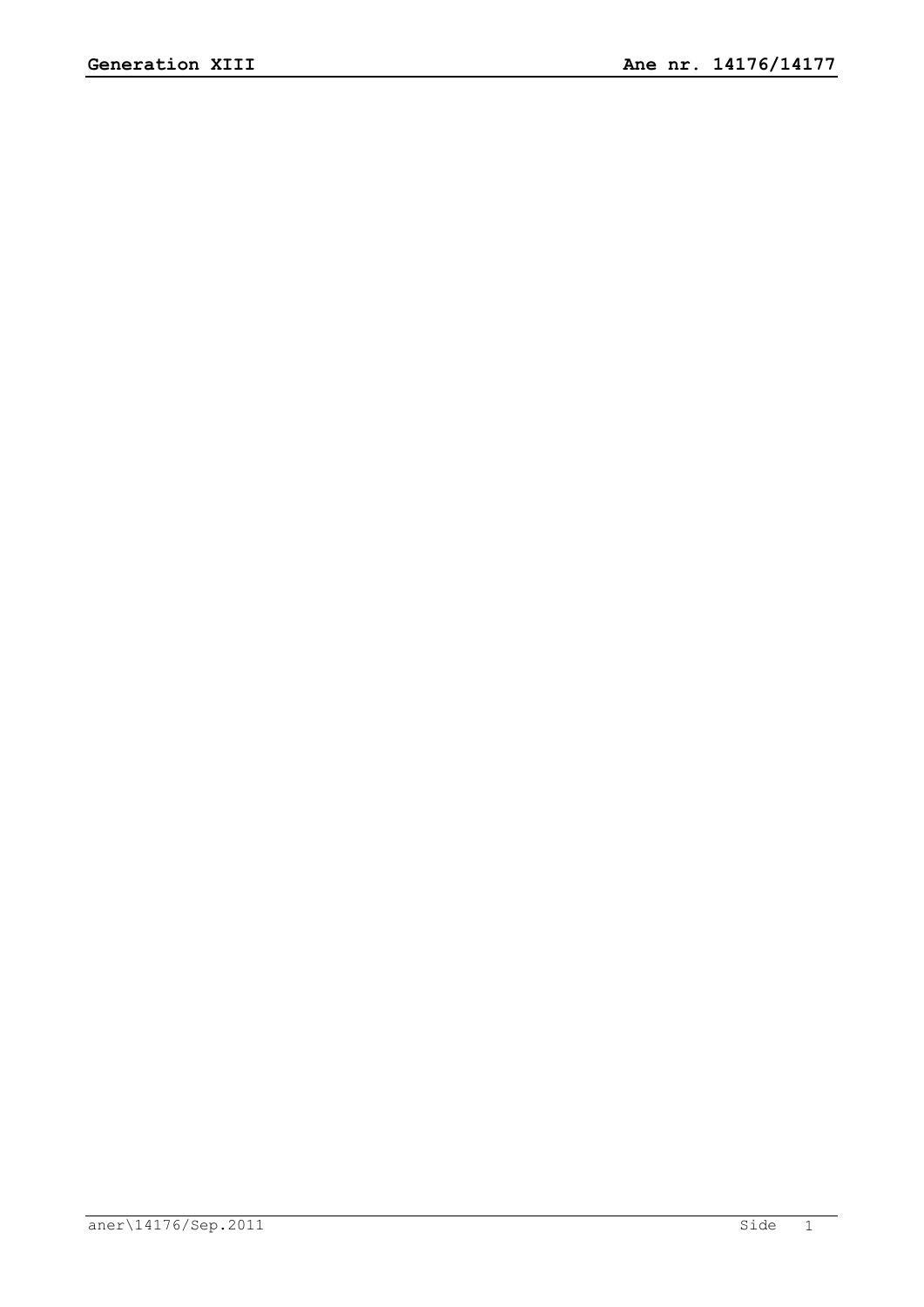

# PIETER DURINCX & KATELIJNE VAN HEE

**Pieter Durincx** er født omkring 1520. Hans fødested og forældre er det endnu ikke lykkedes at opspore.

**Katelijne Van Hee** er født omkring 1530 som datter af Pieter Van Hee og Katelijne Hoije.

**Pieter Durincx og Katelijne Van Hee** bliver gift omkring 1550. De får 5 børn i Temse i tidsrummet fra omkring 1550 til 1565.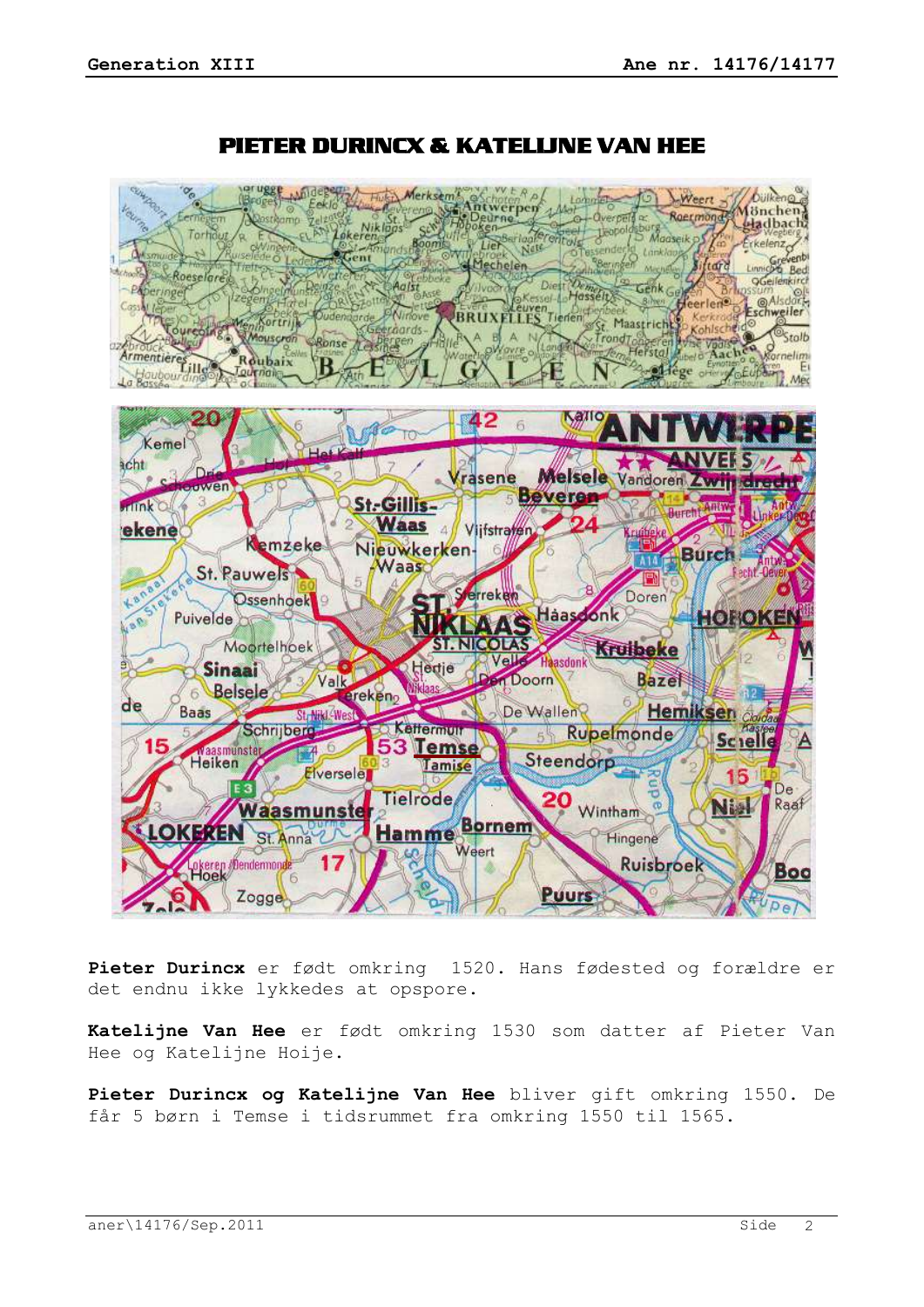#### **Tidsbillede**





#### **Slægten Durinck´s våbenskjolde**

Familienavnet Durinck forekommer i det meste af Het Land van Waas

Den relevante efterslægt efter Pieter Durinck i Temse med navnet Durinck ser således ud:

**I**: **Pieter DURINCK**, født omkring 1523.

Børn:

- **1**: **Anthonius DURINCK,** født omkring 1555
- **2**: Peter DUERINCQ, født omkring 1555.
- **3**: Lijsbette DURINCX**,** født omkring 1555.
- **4**: Adrianus DURINCK, født omkring 1560.
- **5**: Paulina DURINCX, født omkring 1560.

Børnebørn: **II-1**: **Anthonius DURINCK**, født omkring 1555. : Amelberga DURINCK, født søndag d. 31.august 1586 i Temse. : Jan DURINCK, født omkring januar 1588. : Matthijs DURINCK, født fredag d. 24.februar 1589 i Temse. : **Anna DURINCK**, født søndag d. 30.juni 1591 i Temse. : Adriaen DURINCK, født omkring 1592 i Temse. Oldebørn:

**III-d**: **Anna DURINCK**, født søndag d. 30.juni 1591 i Temse. **1**: **Maria SMET**, født torsdag d. 2.juni 1616 i Temse. **2**: Amelberga SMET, født søndag d. 29.april 1618 i Temse.

#### **Pieter Durincx og Katelijne Van Hee**

aner\14176/Sep.2011 Side 3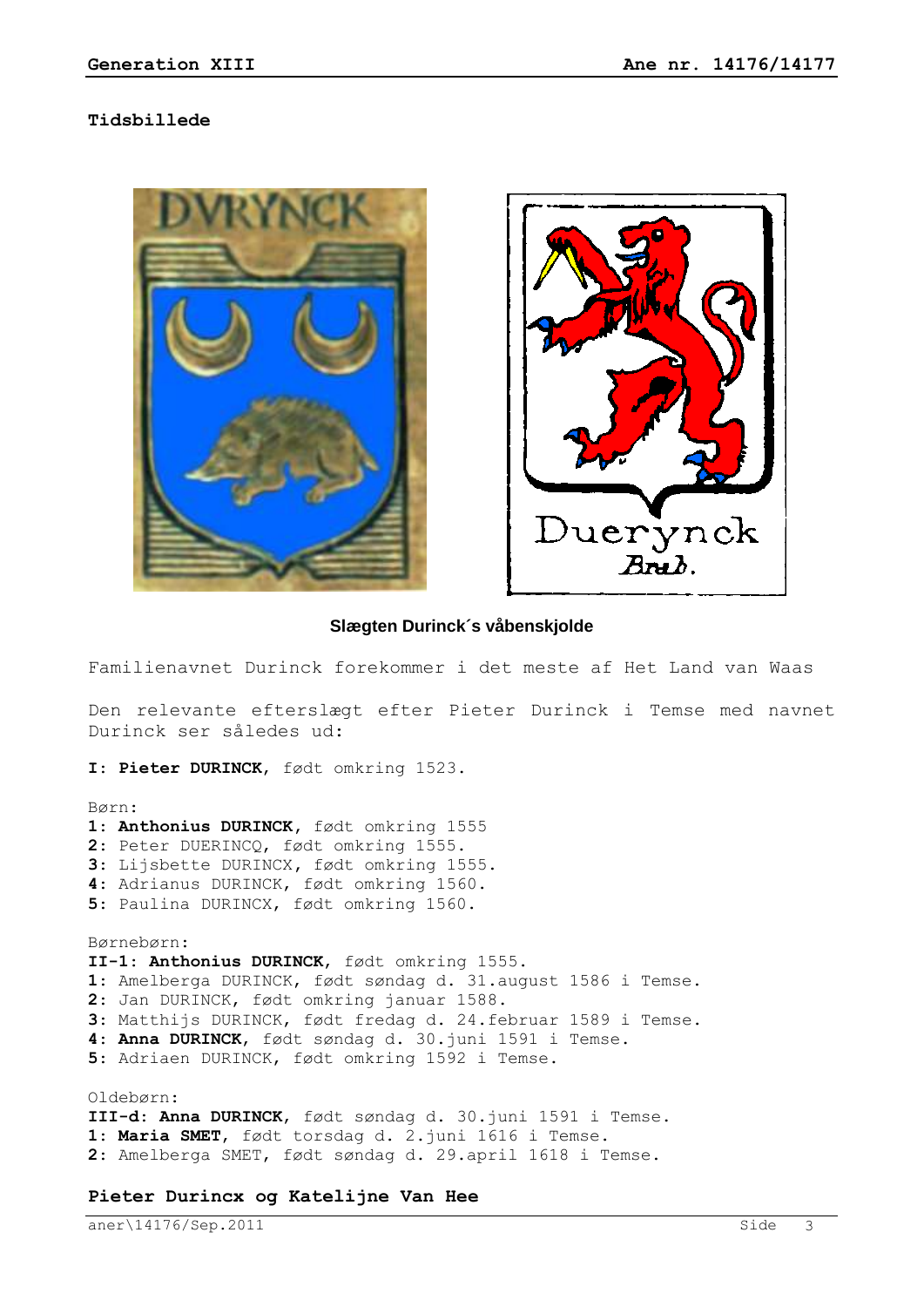Pieter Durincx og Katelijne Van Hee bliver gift omkring 1550. De bosætter sig i Temse. Her får de følgende børn: 1. 1555, ca. - **Anthonius Durinck**. 2. 1555, ca. - Pieter Durinck. 3. 1555, ca. - Lijsbette Durinck. 4. 1560, ca. - Adrianus Durinck.  $5. 1560$ , ca.  $-$  Paulina Durinck. Sønnen Pieter gifter sig i 1584 med Amelberga Bosmans. De får 1 datter i Temse. Sønnen Anthonius (ane nr. 7088) gifter sig i 1585 med Amelberga Marrhijs. De får følgende 5 børn i Temse: Amelberga -, Jan -, Matthijs -, Anna (Tanneke) - og Adriaen Durinck. Datteren Paulina gifter sig i 1587 med Judocus De Jonghe. De får 7 børn i Temse. Sønnen Adrianus gifter sig i 1597 med Catharina s Lampers. De får 5 børn i Temse.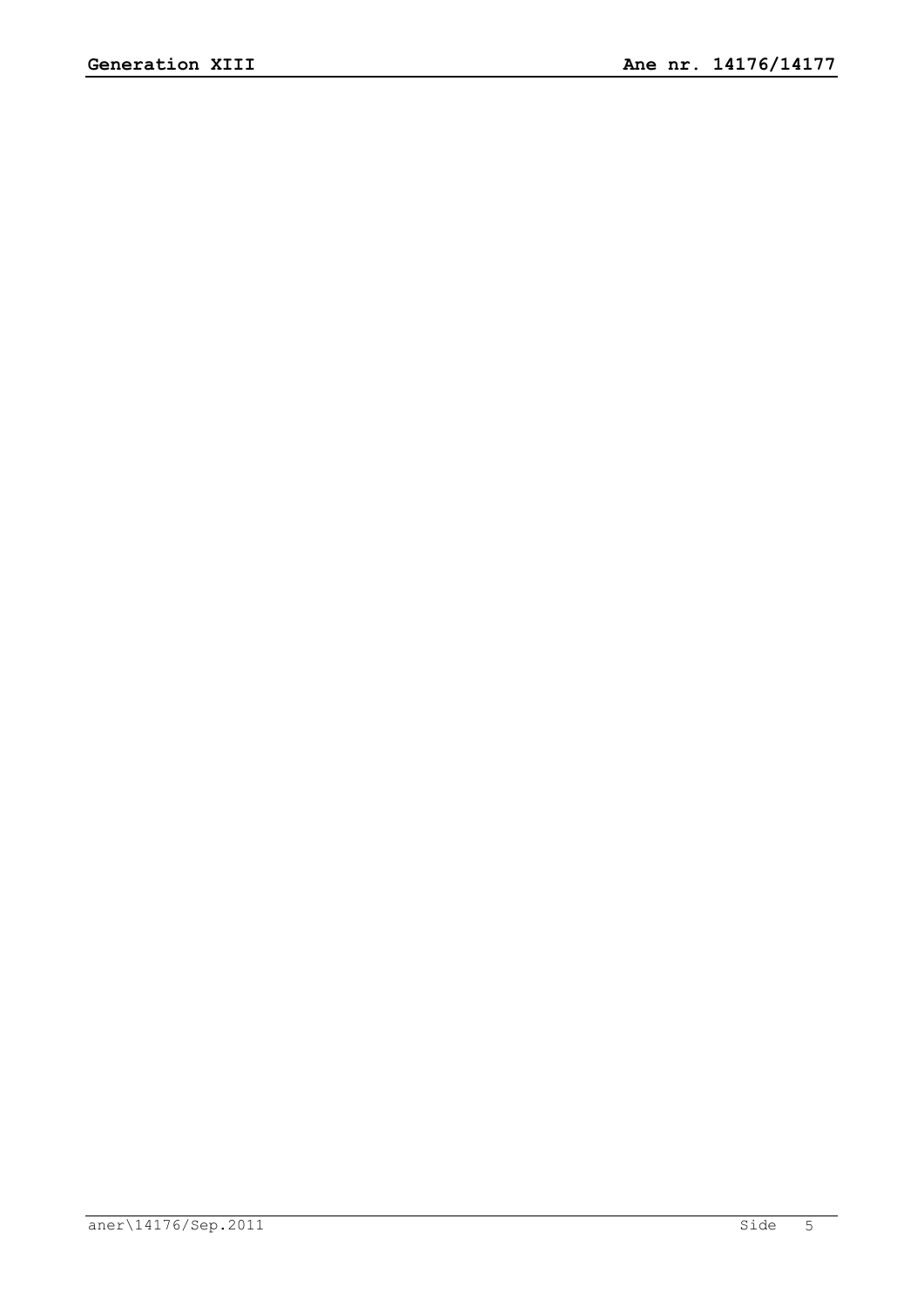### **Kildemateriale**

## Kildemateriale 1: Gilbert Duerinck/Familien Durincx

Pieter van Hee, geb. berekend ± 1487 Gehuwd met: **Katelijne Hoije**, geb. berekend ± 1493

**1) Katelijne van Hee**, geb. berekend ± 1519 Gehuwd met: **Pieter Durincx**, geb. berekend ± 1513

**Pieter Durincx**. Geb. berekend ± 1513 Gehuwd met: **Katelijne van Hee**. Geb. berekend ± 1519. Dochter van Pieter van Hee en Katelijne Hoije.

Børn: **Anthonius Durinck**, alias: Antheunis Duerinck. Geb. ± 1545. Ovl. apr 1627.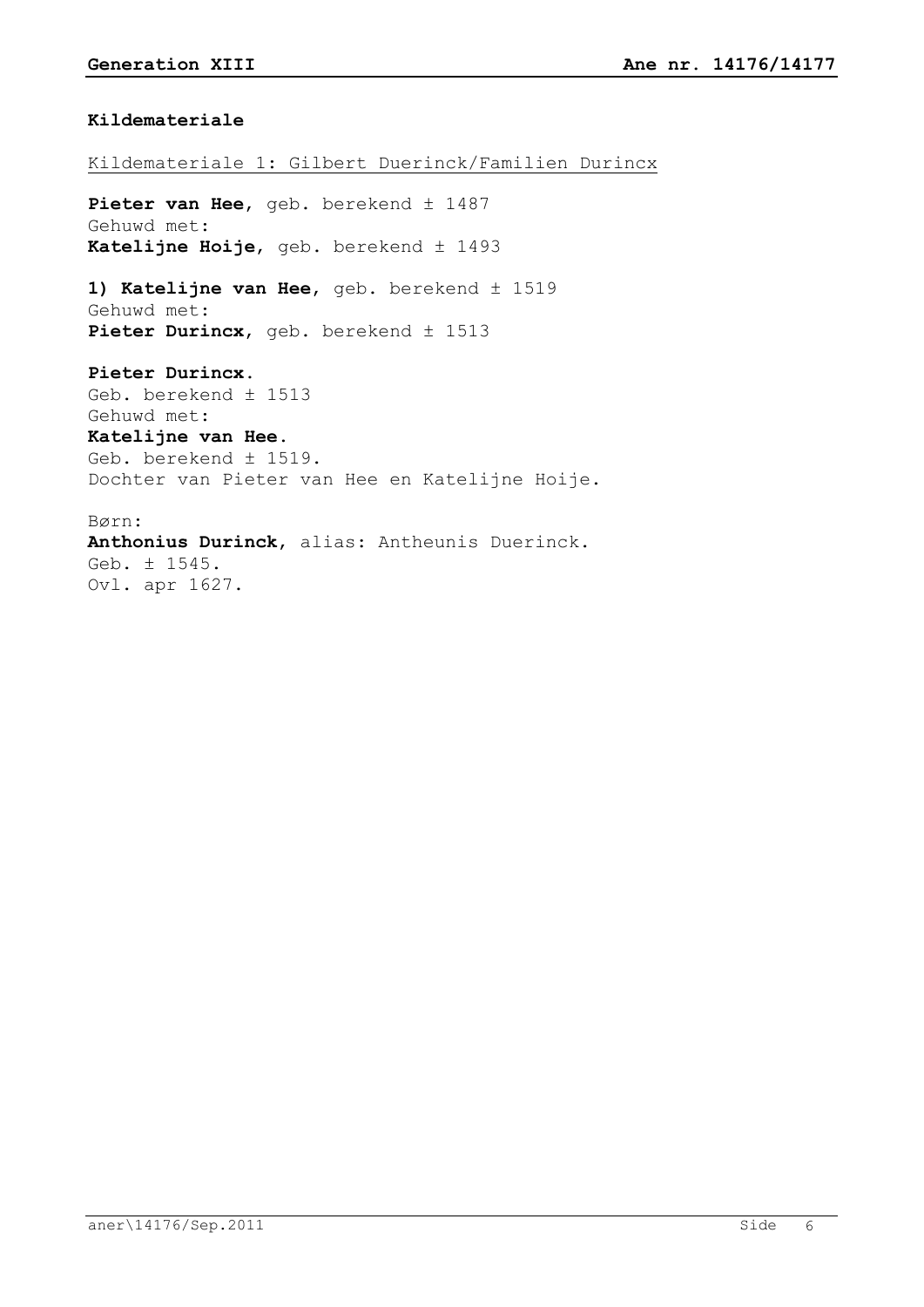**Generation XIII Ane nr. 14176/14177** Kildemateriale 2: Gilbert Duerinck/Familien Durincx I: **Pieter DURINCX**. Born circa 1523 (?). Pieter was married to **Katelijne VAN HEE**. Born circa 1529 (?). Daughter of Pieter VAN HEE and Katelijne HOIJE. From this marriage: 1: **Anthonius DURINCK alias Antheunis Duerinck**. Born circa 1555 (?), follows II-a. 2: **Peter DUERINCQ alias Durincx**. Born circa 1555 (?), follows II-b. 3: **Lijsbette DURINCX**. Born circa 1555 (?). 4: **Adrianus DURINCK**. Born circa 1560 (?), follows II-c. 5: **Paulina DURINCX**. Born circa 1560 (?), follows II-d. Sønnen Anthonius: II-a : **Anthonius DURINCK** alias **Antheunis Duerinck**. Born circa 1555 (?). Died in April 1627, aged approximately 72 years. Son of Pieter DURINCX (I) and Katelijne VAN HEE. Anthonius was married on Saturday February 23, 1585 in Temse (O-Vl) in church (witness was Petrus Duerincq), at the age of approximately 30 to **Amelberga MARRHIJS alias Marien and Maris** (aged approximately 42 years). Born circa 1543. Died on Friday November 28, 1625, aged approximately 82 years. Daughter of Joos MARIEN and Amelberga CAPPE. Amelberga was widow of Pieter DE PAEPE, born circa 1537 (?). From this marriage: 1: **Amelberga DURINCK alias Dierickx**, born on Sunday August 31, 1586 in Temse (O-Vl) (sponsors were Bouwen Smet and ... Keppens), follows III-a. 2: **Jan DURINCK**, born circa January 1588, follows III-b. 3: **Matthijs DURINCK**, born on Friday February 24, 1589 in Temse (O-Vl) (sponsors were Judocus Marrhijs and Catharina Marrhijs), follows III-c. 4: **Anna DURINCK alias Tanneke**, born on Sunday June 30, 1591 in Temse (O-Vl) (sponsors were Fr. De Souter and Catharina van Schooten), follows III-d.

5: **Adriaen DURINCK**, born circa 1592, died after 1655, aged at least 63 years.

aner\14176/Sep.2011 Side 7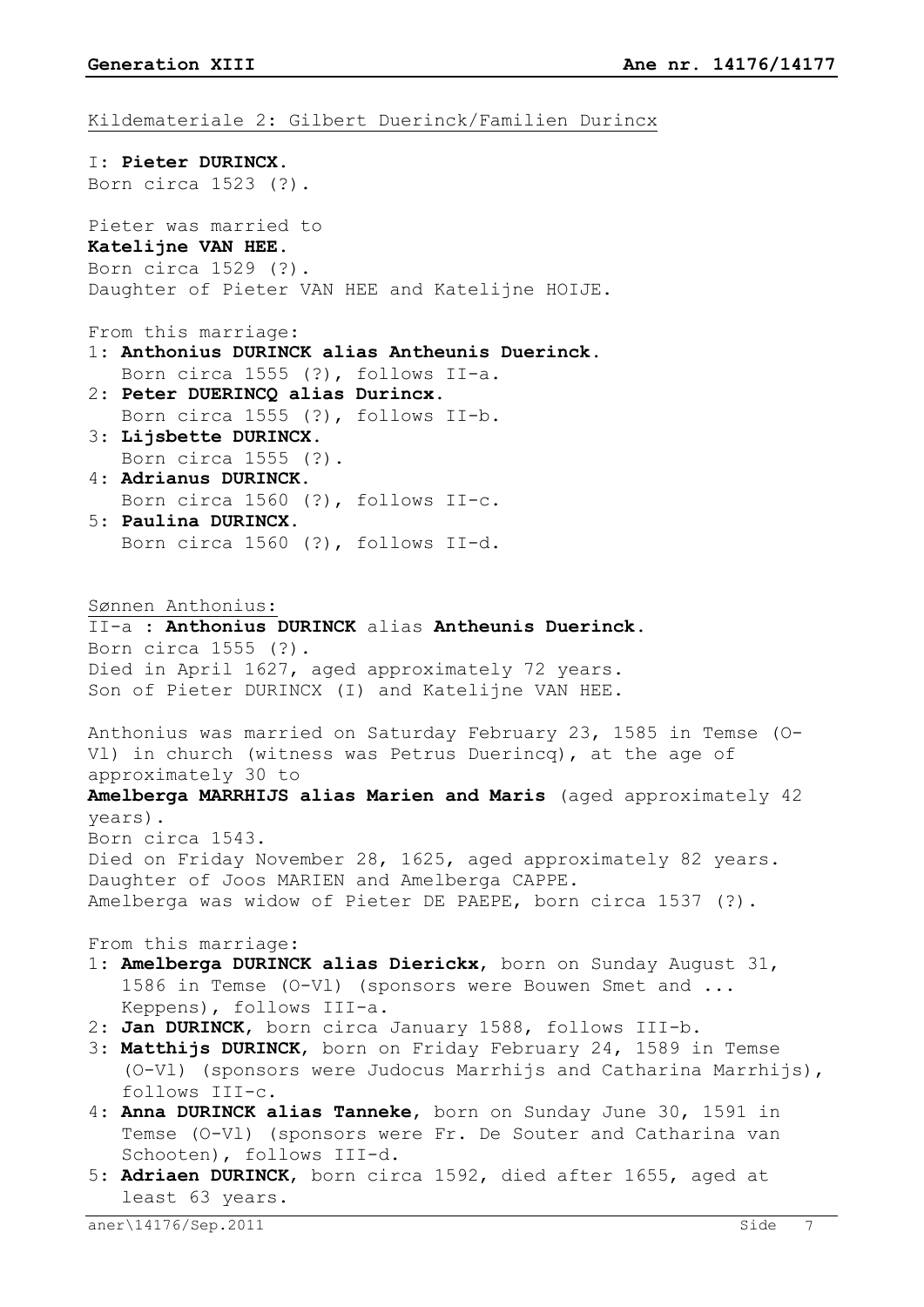Kildemateriale 2: Gilbert Duerinck/Familien Durincx fortsat

Sønnen Pieter: II-b : **Peter DUERINCQ alias Durincx**. Born circa 1555 (?). Son of Pieter DURINCX (I) and Katelijne VAN HEE. Peter was married on Friday April 20, 1584 in Temse (O-Vl) in church, at the age of approximately 29 to **Amelberga BOSMANS alias van den Bossche** (aged approximately 24 years). Born circa 1560 (?). From this marriage: 1: **Anna DURINCX**. Born on Friday October 21, 1588 in Temse (O-Vl). Sponsors were Guilhelmus verGouwen and Mar. van Schaubrouck. Sønnen Adrianus: II-c: **Adrianus DURINCK**. Born circa 1560 (?). Son of Pieter DURINCX (I) and Katelijne VAN HEE. Adrianus was married on Thursday February 6, 1597 in Temse (O-Vl) in church, at the age of approximately 37 to **Catharina S LAMPERS alias de Lanter and Catharina Stampers** (aged approximately 25 years). Born circa 1572 (?). From this marriage: 1: **Antonius DURINCK**. Born on Wednesday February 4, 1598 in Temse (O-Vl). Sponsors were Petrus Deurincq and Beatrix s Malsche. 2: **Joannes DURINCK alias Hans**. Born on Sunday September 10, 1600 in Temse (O-Vl). Sponsors were Joannes Deurincq and Anna Keppens - echtg. Brakart), follows III-e. 3: **Adrianus DURINCK**. Born on Sunday December 14, 1603 in Temse (O-Vl). Sponsors were Adrianus van Hecque and Catharina verBancq. 4: **Amelberga DURINCK**. Born on Saturday October 21, 1606 in Temse (O-Vl). Sponsors were Jan Matthijs and Marg. van Mijghem. 5: **Walterus DURINCK**. Born on Wednesday April 13, 1611 in Temse (O-Vl). Sponsors were Joannes Smet (Steendonck) and Maria van Kerckhove.